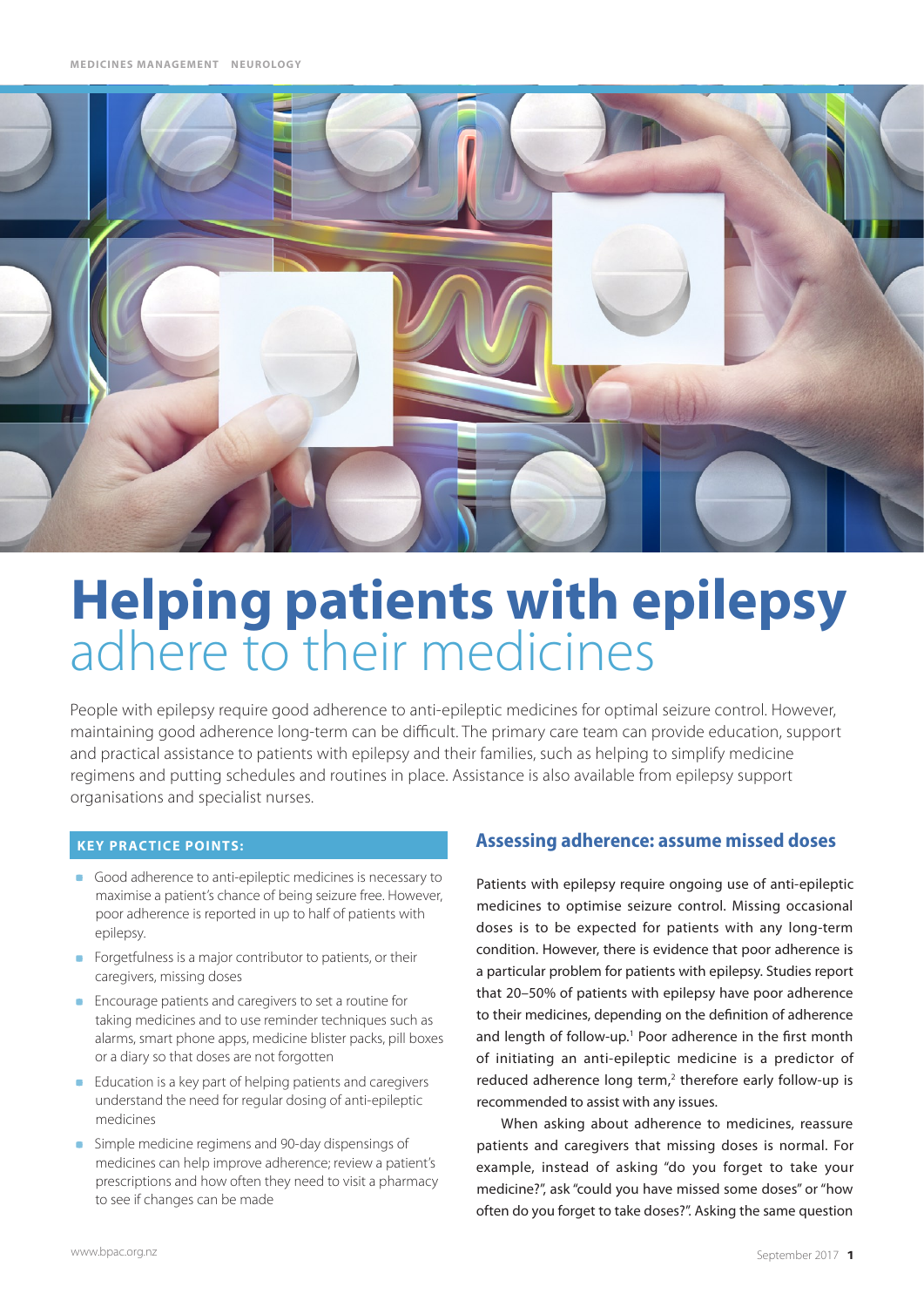in different ways can be a good technique to elicit a more accurate response.

Patients may not take a medicine as intended for a number of reasons (Table 1). For children with epilepsy, caregivers are responsible for adherence to medicines rather than the patient themselves. Understanding the reasons why medicines are not being taken is essential for putting processes in place to overcome any barriers.

# **Strategies to improve adherence: use multiple approaches**

People of all ages are affected by issues such as forgetting to take a dose. However, other problems with adherence are likely to differ depending a patient's stage of life. Research suggests the biggest improvements in adherence to anti-epileptic medicines occur if multiple strategies are used at once, such as education about epilepsy and anti-epileptic medicines combined with reminders or alerts when doses are due, and additional intensive follow-up such as increased appointment frequencies or phone calls between appointments.<sup>4,5</sup> Involving a patient's entire health care team, and their family, is likely to maximise the chances of improving adherence.

#### **Outsmarting forgetfulness**

Forgetfulness is a key reason for people with epilepsy or their caregivers missing doses. Remembering to take doses can be more difficult for patients with epilepsy due to:

- **Problems with cognitive function or memory; reported in** up to 30% of people with epilepsy <sup>6</sup>
- The adverse effects of anti-epileptic medicines, which can cause patients to feel "slower" and can alter their mood or cognition
- **Temporary cognitive difficulties following a seizure**
- **Conditions which cause cognitive difficulties in addition** to epilepsy, e.g. epilepsy following a stroke
- Having to rely on someone else to remember, e.g. caregivers

N.B. Referral to or discussion with a neurologist is recommended if patients have a new onset of memory difficulties, or a decline in pre-existing cognitive impairment.<sup>7</sup>

Strategies for reducing missed doses due to forgetfulness include:3

- **EXTERGH** Linking the medicine regimen to aspects of a patient's/ family's daily routine
- **Using reminder tools, e.g. an alarm, medication diary,** smart phone application, chart, calendar, post-it notes
- Medicine packaging to encourage adherence, e.g. daily pill boxes (see: "Packaging to improve adherence")
- Including others in the treatment plan, such as a family

member, close friend or relative, especially if the patient has a degree of cognitive impairment

- **Telephone calls from the general practice team or** pharmacist between appointments or dispensings to check medicine use and encourage adherence
- Further information:
- **Strategies for remembering doses: www.healthnavigator.org.nz/health-a-z/m/medicinestips-to-remember-to-take-them/**
- List of smartphone apps: **www.epilepsysociety.org.uk/ memory-apps**

#### **Help patients and caregivers to understand epilepsy**

Epilepsy is associated with stigma and misconceptions in the community about its causes and effects.<sup>9, 10</sup> Across different cultures epilepsy has been, and in some cases still is, seen as a mental illness, contagious, a curse or evil spirit.<sup>11</sup> Clinicians may need to discuss erroneous beliefs to help parents come to terms with their child's diagnosis. Some people may be in denial of the diagnosis and not wish to administer anti-epileptic medicines as doing so would be an acknowledgement of their or their child's condition. Engaging with an epilepsy support organisation may help.

- Patient and caregiver support is available from:
	- Secondary care:
		- Some DHBs will have epilepsy or neurology Nurse Specialists who can assist with adherence
	- **National organisations:** 
		- Epilepsy New Zealand: **www.epilepsy.org.nz**
		- The Epilepsy Foundation of New Zealand: **www.epilepsyfoundation.org.nz**
- **International organisations:** 
	- The Epilepsy Foundation (United States): **www.epilepsy.com**
	- Epilepsy Action (United Kingdom): **www.epilepsy.org.uk**

# **Discuss the need for regular use of anti-epileptic medicines**

Anti-epileptic medicines generally have half lives less than 24 hours.12 Regular dosing is therefore necessary to maintain therapeutic levels and maximise seizure control. All anti-epileptic medicines are prescribed with daily dosing regimens.13

Patient education about how anti-epileptic medicines work is available from: **www.healthnavigator.org.nz/medicines/a/ anti-epileptic-medication**/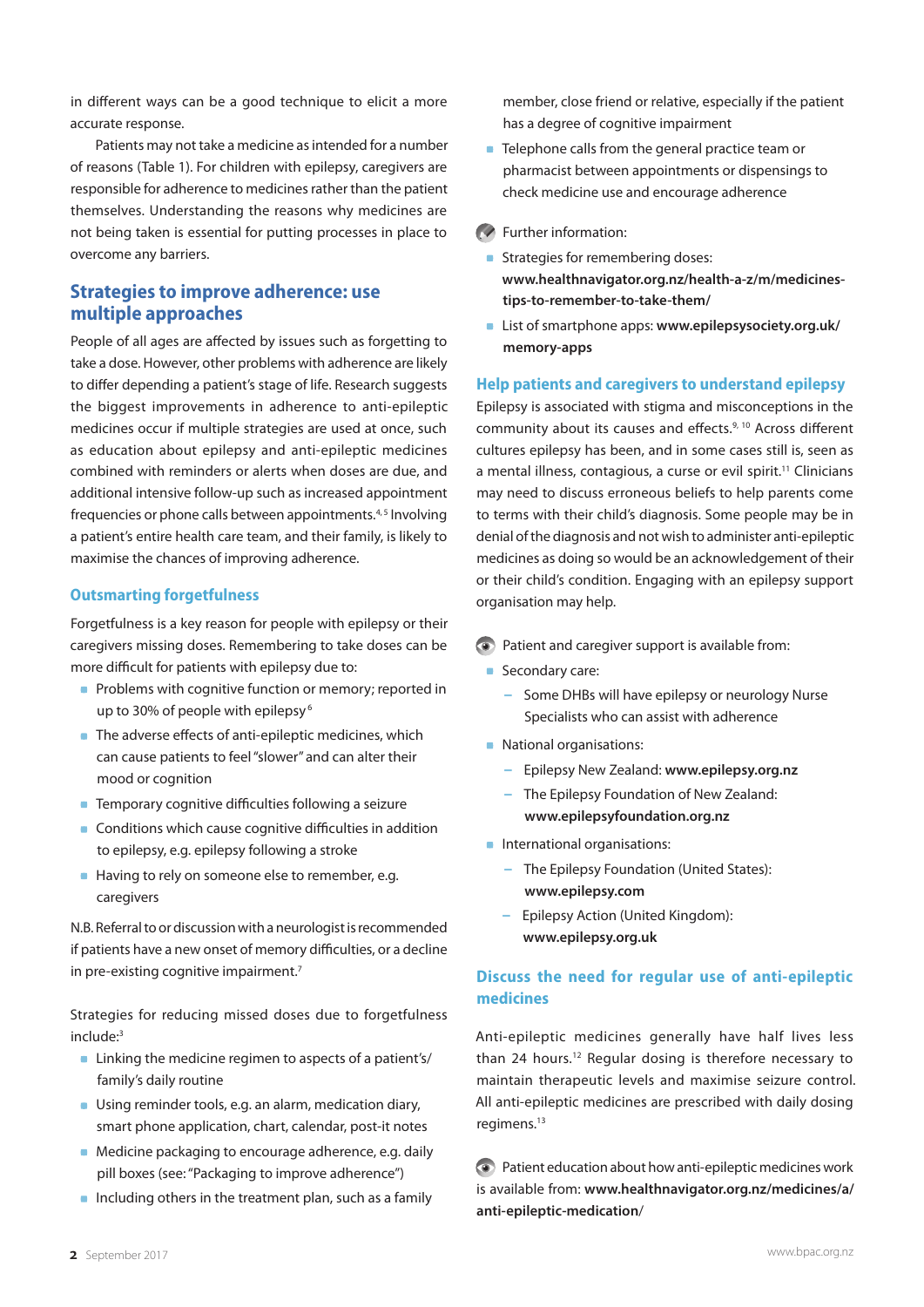Table 1: Common reasons for lack of medicine adherence in people with epilepsy.<sup>3</sup>

| <b>Unintentional causes • Forgetfulness</b>                           | Poor understanding of their/their child's epilepsy, and the need for ongoing<br>medicines<br>Misunderstanding over prescribed medicine doses or frequencies, e.g. complicated<br>treatment regimens                                                                                                                                                                                                                                                   |
|-----------------------------------------------------------------------|-------------------------------------------------------------------------------------------------------------------------------------------------------------------------------------------------------------------------------------------------------------------------------------------------------------------------------------------------------------------------------------------------------------------------------------------------------|
| <b>Causes for intentional reductions</b><br>in dose or dose frequency | Concerns over adverse effects<br>Believing they have a low risk of seizure<br>۰<br>Believing they no longer need treatment<br>Feeling the inconvenience and adverse effects of treatment are not worth the benefit                                                                                                                                                                                                                                    |
| Other physical, cognitive and<br>psychological causes                 | Difficulty swallowing or palatability issues<br>Cognitive impairment, including medicine-induced or post-ictal impairment<br><b>Problems with motor function</b><br>"Pill burden": the number and frequency of tablets or volume of liquid prescribed<br>• Feelings of stigma and embarrassment<br>• Depression<br>Lack of clear responsibility in the family for who should ensure children take<br>medicines<br>Rebellion/refusal to take medicines |

#### **Highlight the risks of lack of adherence**

Missing doses of epilepsy medicines increases the risk of a seizure occurring. Good adherence is recommended as a key strategy for reducing the risk of sudden unexpected death in epilepsy (SUDEP), which can be triggered by tonic-clonic seizures (see: "Sudden unexpected death in epilepsy [SUDEP]").<sup>14, 15</sup> A lack of adherence can also result in more hospital visits and longer-term effects on health. A study of over 33,000 people with epilepsy in the United States found that patients who collected less than 80% of their prescribed anti-epileptic medicines had a 20% higher rate of emergency department visits, 40% higher rate of hospitalisation and three-fold higher risk of mortality than patients who collected over 80% of their medicines.<sup>16, 17</sup>

Therefore, being adherent to their medicine regimen can help to reassure patients who are fearful or embarrassed about experiencing a seizure. It can also ease anxiety which may prevent the patient from engaging in social or sporting events, or affect their focus at school or work.10

Missing one or two doses does not necessarily mean a patient will experience a seizure, and conversely being adherent to medicines does not guarantee that a patient will be seizure-free. This may lead to patients or caregivers thinking they can "get away with" skipping a dose or that regular dosing is not worthwhile. Emphasise that good adherence will decrease their risk of a seizure, and that having a seizure, despite good adherence, is not a "failure".<sup>1</sup>

# **Packaging to improve adherence**

Pharmacies can repackage some medicines from the original manufacturer's packaging into dose administration aids. These aim to improve adherence by addressing specific problems a patient may have, such as:<sup>8</sup>

- **Complex regimens with multiple medicines**
- Difficulty removing medicines from the original packaging
- Difficulty recalling if a medicine has been taken or not

Common repackaging options include blister packs or pill boxes with all the medicines a patient needs to take at one time, e.g. Tuesday morning at breakfast, included in one compartment. Packaging is usually see-through so that patients or caregivers can easily tell if doses have been taken. Medicines can also be repackaged into rolls of individual tear-off sachets, where each sachet contains the medicines to be taken at one time with a printed description on the sachet of the time of dosing and medicines included.<sup>8</sup> Availability and costs of these packaging options will differ between pharmacies.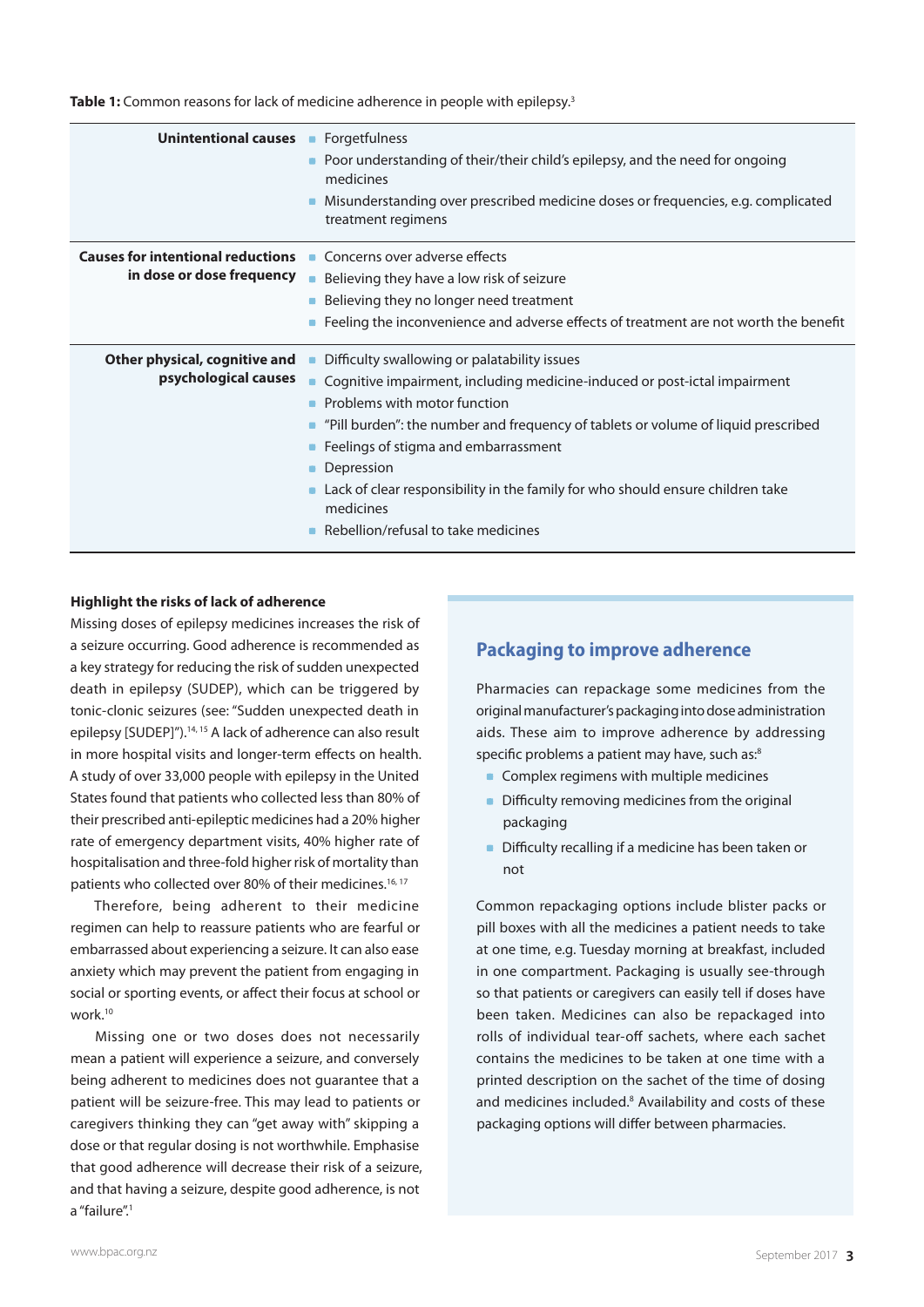#### **Provide clear, simple medicine regimens**

Guidelines for the pharmacological treatment of epilepsy recommend monotherapy as the first-line approach, $7$  which is also likely to improve medicine adherence.<sup>3</sup>

# **Ensure patients and caregivers have written instructions for their medicine regimen**

Medicine regimen instructions are usually provided by the patient's epilepsy care team and should include advice on what to do if a dose is missed, how to manage adverse effects and when to seek medical assistance.<sup>1</sup> Check that patients and caregivers understand these instructions and clarify any areas of confusion.

Further information on taking anti-epileptic medicines is available from:

- The New Zealand Formulary for Children: **www. nzfchildren.org.nz/nzf\_70291**
- Health Navigator: **www.healthnavigator.org.nz/ medicines/c/carbamazepine/**

## **Check if any changes have been made to a patient's medicine regimen**

If adherence has recently decreased, check if the prescribed medicine has changed; a different brand name and appearance of a medicine may lead to confusion about dosing or concerns regarding adverse effects or efficacy, which may require reassurance. Encourage patients and caregivers to refer to medicines by their generic name, i.e. active ingredient, so they are more confident with any brand changes.

#### **See if simple changes to the regimen would help**

In some cases simple changes can help make a regimen more practical and easier to adhere to, e.g. a volume of liquid rounded to the nearest simple unit or dosing intervals changed to more convenient times, e.g. outside of school or work, to coincide with mealtimes.

#### **Make it easier for patients to get medicines**

Less frequent dispensings may improve adherence, particularly for patients or caregivers who have difficulty accessing a pharmacy due to location or transport issues. Ideally antiepileptic medicines should be dispensed in 90-day lots whenever possible and the dispensing of any other medicines the patient is taking can be co-ordinated to reduce the overall number of trips they need to make to the pharmacy.<sup>1</sup>

The following anti-epileptic medicines are normally dispensed "stat" in 90-day lots:<sup>18</sup>

- **Carbamazepine**
- **Sodium valproate, liquid formulation**
- **Phenytoin sodium**
- **Phenobarbitone**
- **Primidone**

Clonazepam and clobazam are safety medicines which means that they can be dispensed in less than 90-day lots if there is a safety concern. The prescriber can determine the dispensing frequency by indicating this on the prescription.

The following anti-epileptic medicines are dispensed in monthly lots, but prescribers can endorse prescriptions with "certified exemption" in order for them to be dispensed in 90 day lots where appropriate:<sup>18</sup>

- **Gabapentin**
- **Lacosamide**
- **Lamotrigine**
- **Topiramate**
- **Vigabatrin**

# **Sudden unexpected death in epilepsy (SUDEP)**

Good adherence to anti-epileptic medicines is recommended to reduce the risk of seizure, which in turn reduces the risk of SUDEP.<sup>7, 15</sup> SUDEP is not yet fully understood and it is unclear why some seizures in some patients result in sudden death. The risk is associated with severity of epilepsy and frequency of tonic-clonic seizures, with the highest rates reported in patients who have been referred for, or undergone, surgery to treat their epilepsy.<sup>14</sup>

Incidence rates in people treated in the community range from  $<$  1–20 cases per 10,000 patients, per year.<sup>14</sup> Most cases of SUDEP occur in the context of a tonic-clonic seizure, often at night.<sup>14, 15</sup> Data from isolated cases which occurred while a patient was being monitored show that sudden death may be caused by cardiac arrest, apnoea or cerebral shutdown.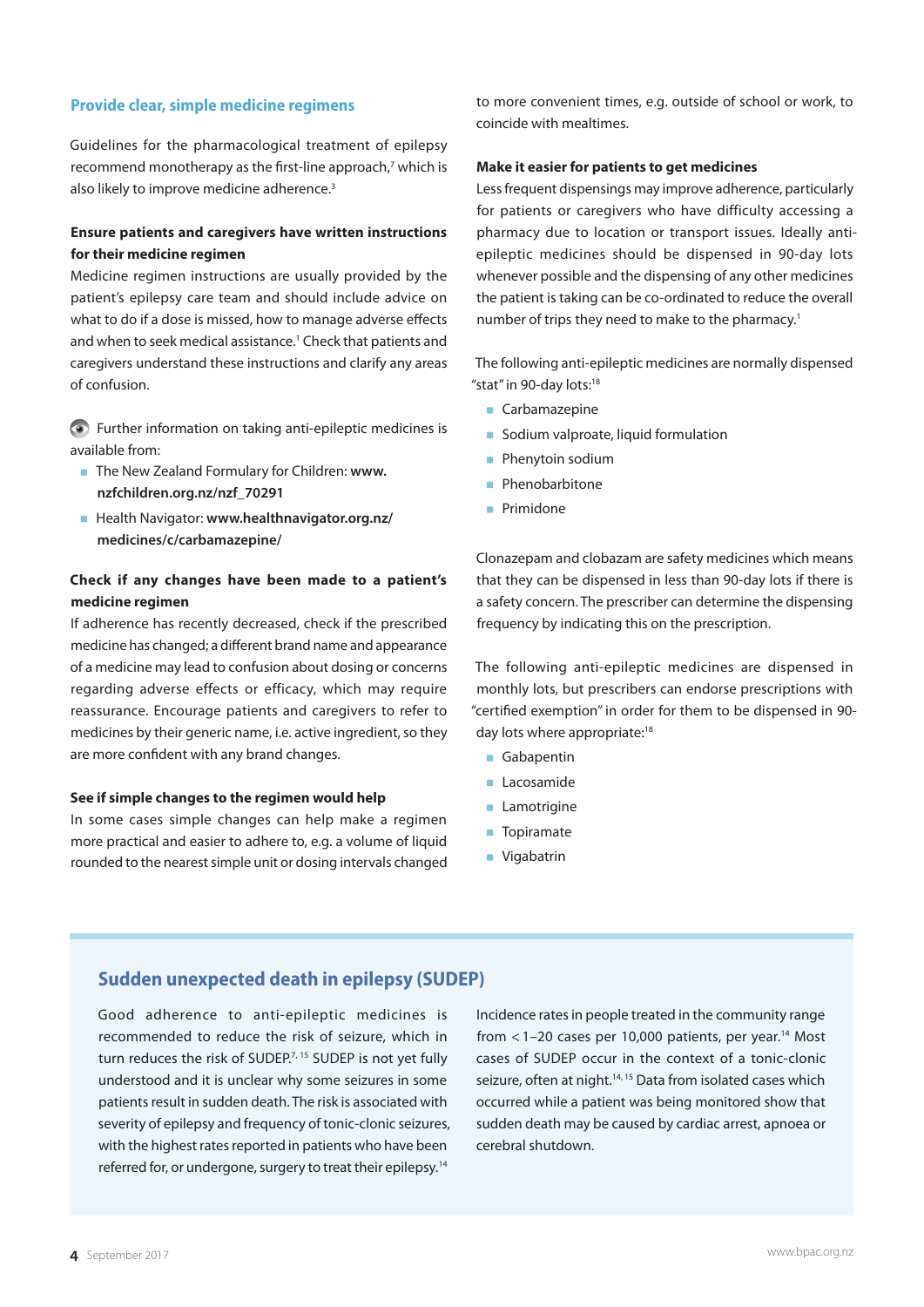The remaining anti-epileptic medicines, such as sodium valproate tablets, levetiracetam and ethosuximide are dispensed in monthly lots. However, patients who meet access exemption criteria can obtain 90-day stat dispensings of these medicines. To do this, the patient or a representative such as a parent signs the back of the prescription, indicating that they meet one of the following access exemption criteria:<sup>18</sup>

- **They have limited physical mobility**
- They live and work more than 30 minutes from the nearest pharmacy by their normal form of transport
- **They are relocating to another area**
- They are travelling extensively and will be out of town when the repeat prescriptions are due

#### **Helping with costs**

Patients who have a high use of general practice services and are not eligible for a Community Services Card may obtain reductions on the costs of some visits to the doctor and some prescriptions with a High Use Health Card (see: "The High Use Health Card"). Remind patients and caregivers that they only need to pay the prescription fee for a maximum of 20 prescriptions per family per year. Patients will need to keep receipts if they collect prescriptions from different pharmacies.

 $\bullet$  N.B. Patients with epilepsy who are having problems with adherence can be referred to the pharmacy to assess whether they are eligible for Long Term Condition service review.

## **Reduced adherence may be due to adverse effects**

Patients who worry about adverse effects are more likely to be non-adherent to their prescribed anti-epileptic medicines.<sup>19</sup> Anti-epileptic medicines can be associated with a range of cognitive and psychological adverse effects which can make adherence more difficult, such as:<sup>20</sup>

- Sedation and dizziness
- **Mood changes: depression and changes in behaviour or** personality
- **Cognitive difficulties**

Clinicians may find it difficult to distinguish adverse effects of the medicines from symptoms associated with a patient's underlying condition. Many adverse effects of anti-epileptic medicines are dose-related and can be minimised by slow upwards titration.15 If adverse effects are intolerable, consult with the clinician overseeing the patients treatment to see if a dose reduction, possibly followed by slowly increasing back to the same dose, is appropriate.15 For some medicines a change in formulation may alleviate dose-related adverse effects, e.g. a modified release formulation of carbamazepine minimises the incidence of dizziness and blurred vision associated with peak carbamazepine levels.<sup>7, 15</sup>

# **The High Use Health Card**

When patients have seen their general practitioner 12 times or more in a year for the same condition, they become eligible for the High Use Health Care. General practitioners must apply for the card, which allows the practice to receive a higher subsidy for patients with high health needs. The card provides the patient with same benefits as a Community Services Card for prescription fees and general practitioner visits, such as reduced fees for after-hours visits or seeing another doctor, so patients who already have one of these will obtain no additional benefit from a High Use Health Card.

**• For further information on the High Use Health Card,** see: **www.health.govt.nz/new-zealand-health-system/ claims-provider-payments-and-entitlements/high-usehealth-card-payments**



To qualify towards a High Use Health Card, a health practitioner consultation must comply with provisions of the Health Entitlement Card Regulations 1993 and its amendments (www.legislations)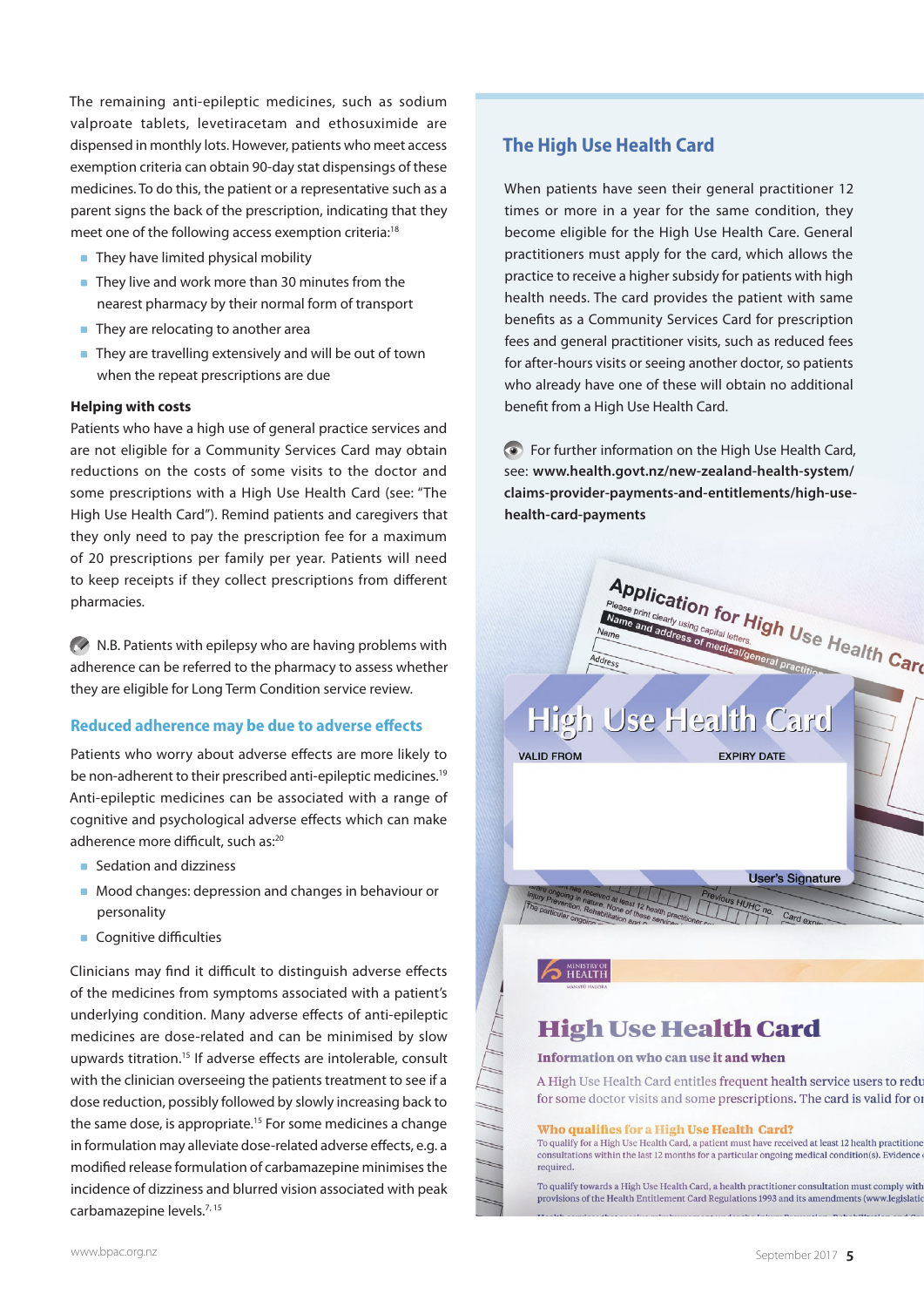Sedation and dizziness after initiating an anti-epileptic medicine typically improve with time. However, tolerance to adverse effects varies between patients and the particular medicine used. For patients with ongoing sedation or dizziness, discuss the possibility of changing medicines with the clinician overseeing their treatment.

Anti-epileptic medicines can also result in weight gain, which may influence adherence; this occurs most often in patients taking sodium valproate, carbamazepine, vigabatrin or gabapentin.<sup>21</sup>

#### **Check for low mood**

Depressed mood can be associated with poor adherence and several studies have documented higher rates of depression in people with epilepsy than in the general population.<sup>15</sup> In addition, anti-epileptic medicines can increase the risk of suicidal ideation.<sup>22</sup> This can also influence which medicines are prescribed, e.g. levetiracetam is generally avoided in patients with a history of significant depression or attempted suicide.

Regularly assessing mood can help detect problems as they develop. Discuss patients with a new onset of depression or suicidal ideation with the clinician overseeing the patient's epilepsy management; a switch in anti-epileptic medicine may be appropriate.

# **Improving adherence in children with epilepsy**

While many barriers to medicine adherence are common to all patients, some issues are unique to certain patient groups. Medicine adherence in young children is dependent on their caregivers. Caregivers need to understand why anti-epileptic medicines are used and the importance of regular dosing, remember to administer doses, and deal with any difficulty or refusal to take medicines. In families with genetic epilepsies, adherence can be more difficult if a parent also has epilepsy and experiences similar problems with remembering doses.

# **Make sure caregivers and children are clear on responsibilities**

Adherence may be affected by confusion over who is responsible for a child's medicines. For example, one parent may believe the other has already given the child their medicine.

As children develop, they will become increasingly responsible for taking their own medicines. Clinicians will need to respond to this by shifting the focus of epilepsy education and management to the child rather than the caregiver. Communication about responsibility becomes even more important during any transition of care. Uncertainty about who is "in charge" could mean that the child could forget their dose while the caregiver believes they have taken their medicine. In some cases, responsibility may have been given to the child too early, and they may discontinue use or miss doses without

a caregiver being aware.<sup>23</sup> Check that both caregiver and child are clear on responsibilities and suggest methods to check that doses are not being missed, e.g. a checking off dates on a calendar.

#### **Working with stigma and embarrassment**

Although stigma can affect people of all ages with epilepsy, children and young people can be particularly affected, and feel embarrassed about having epilepsy and being different to their peers. As a result, they may not wish to take their prescribed medicines around friends or classmates.7, 24 Reassure children and their caregivers that many other young people have a long-term health condition which involves daily medicines and the risk of an event, e.g. children with type 1 diabetes who take insulin and children with asthma who use inhalers, and this does not make them "abnormal". Dosing schedules which do not require taking medicines at school may help reduce stigma or embarrassment, and allow the caregivers to maintain responsibility rather than relying on the school. Discuss with children ways that they could take medicines in private while at school if this is necessary.

#### **Ask about difficulty swallowing or palatability issues**

Young children are likely to be prescribed liquid formulations of anti-epileptic medicines and gradually transition to tablet or capsule formulations at older ages. This can affect adherence if children find swallowing these medicines difficult or it causes anxiety, e.g. fear of choking.

Strategies for improving adherence in children who have difficulty swallowing tablets or capsules include:

- **Tilting the head forward while swallowing; this results** in a longer closure of the airway to prevent aspiration and patients report their ability to swallow medicines is improved.<sup>25, 26</sup>
- Training children to be able to swallow progressively larger items, e.g. using lollies.<sup>27</sup> For instructions, see: **www.bpac.org.nz/Supplement/2014/September/ pillswallowing.aspx**
- Some formulations may be crushed or compounded into a suspension. Discuss options with a pharmacist. For children prescribed topiramate, a sprinkle capsule formulation is available; capsules can be opened and the contents sprinkled on food for easier administration.13

Pharmacists are well placed to initiate discussions with patients and caregivers about any difficulties in taking medicines, and to raise these issues with the medical team.

Further information on giving medicines to children is available at: **www.pharmac.govt.nz/tools-resources/printand-pdf-resources#MedsToChildren-exp**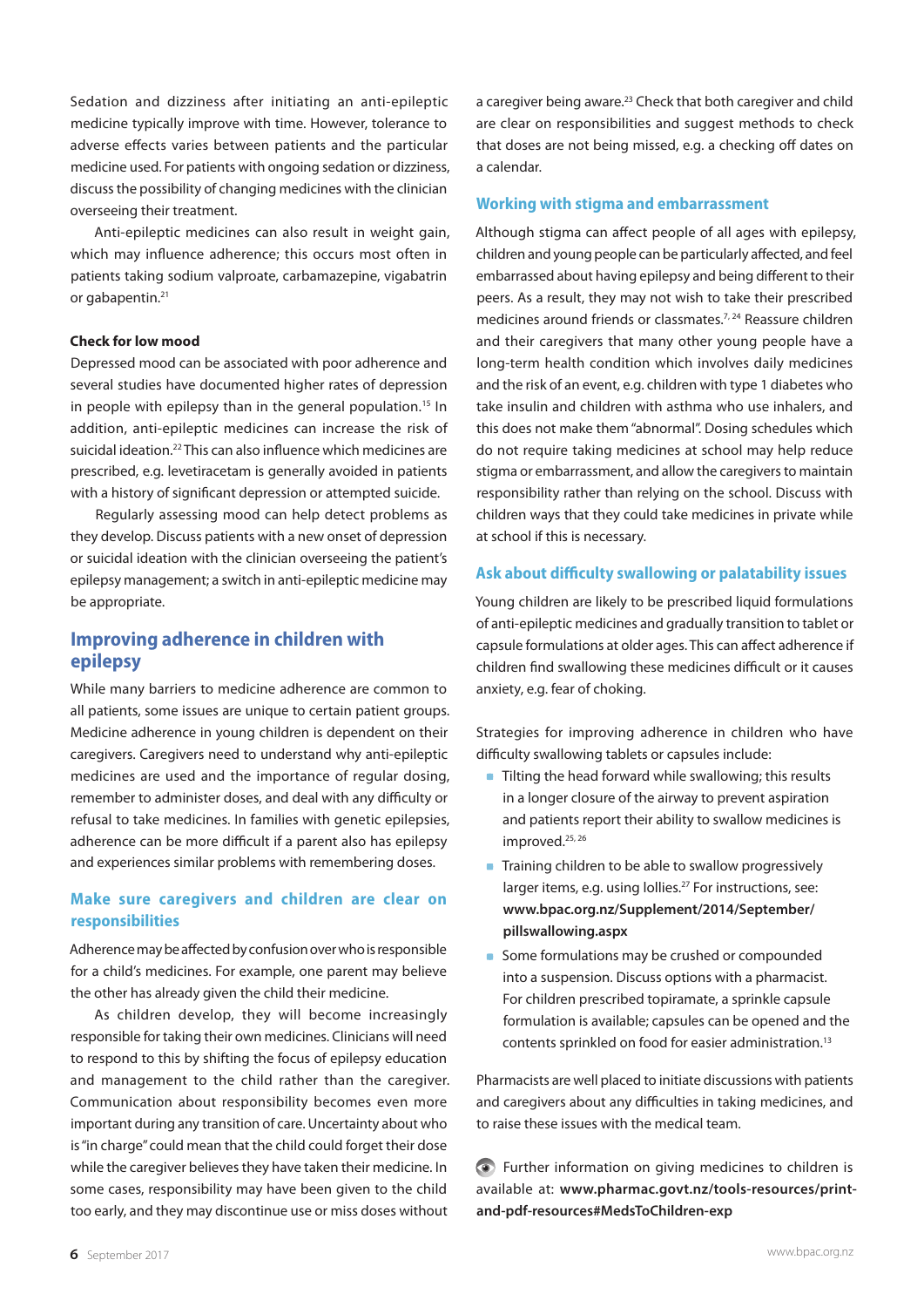# **Improving adherence in adolescents with epilepsy**

As children with epilepsy develop into adolescents and become responsible for their care, it is important that they receive their own education and support with setting a routine and reminders for taking medicines. Teenagers with epilepsy can be frustrated by the limitations it places on them, such as greater difficulty in gaining a driver's licence and reduced independence, or feeling excluded from their social group as a result of being different.10 Young people in particular may be more likely to stop taking their medicines if they have not had a seizure in some time.<sup>23</sup>

Some adolescents may refuse to take anti-epileptic medicines as a form of self-assertion as they do not want to follow instructions given to them by adults. Alternatively, as they develop their own views on their health, identity and taking medicines, this may be in conflict with their caregivers or clinicians. Emphasise to young people that taking anti-epileptic medicines is a way for them to exert control over their condition and minimise the effect it has on their life.<sup>10</sup> As is the case with younger children, dosing schedules which allow adolescents to take their medicines at home instead of at school, university or work can help them maintain good adherence.

# **Improving adherence in adults with epilepsy**

Seizures may affect a person's work or study, their ability to hold a driver's licence, reduce their independence and have other longer-term effects on their future health. Seizures may have a higher risk of consequences in older adults, such as an increased risk of fracture with a fall during a seizure.

## **Complex regimens, "pill burden" and polypharmacy**

Older adults with epilepsy are more likely to be taking multiple medicines due to co-morbidities. Ask patients whether they are finding it difficult to take the number or volume of medicines they are prescribed. Consider any other medicines a patient is taking and whether their total regimen of medicines could be simplified.

Anti-epileptic medicines may also have interactions with other prescribed medicines which increase the risk of adverse effects, and therefore may mean that patients stop taking their medicines. Switching anti-epileptic medicines may be possible to avoid interaction effects. Newer anti-epileptic medicines have fewer effects on hepatic enzymes than older medicines, such as phenytoin or carbamazepine, and therefore may be less likely to cause interactions.30

If a female patient requires hormonal contraception, check for interactions with anti-epileptic medicines before initiating, as interactions can reduce the efficacy of either medicine despite good adherence. The efficacy of combined hormonal and oral progesterone-only contraceptives is reduced by a number of anti-epileptic medicines, including carbamazepine, phenytoin and topiramate.28, 29 Lamotrigine levels are decreased by the use of combined hormonal contraceptives.<sup>28</sup> Intrauterine devices (copper or levonorgestrel) and medroxyprogesterone acetate injections are recommended for women using enzymeinducing anti-epileptic medicines.<sup>29</sup> Women who discover they are pregnant should not abruptly stop their medication.

#### **Check for swallowing or dexterity issues**

Patients with post-stroke epilepsy or epilepsy following a head injury may have potential issues with dexterity or swallowing. Discussion with or referral to a Speech Language Therapist may be necessary for some patients with dysphagia. Patients who have trouble handling medicine containers or pills may benefit from input from a pharmacist, or involving family members or carers in their epilepsy management.

Use the NZF Interactions Checker when initiating new medicines in people taking anti-epileptic medicines: **www. nzf.org.nz**